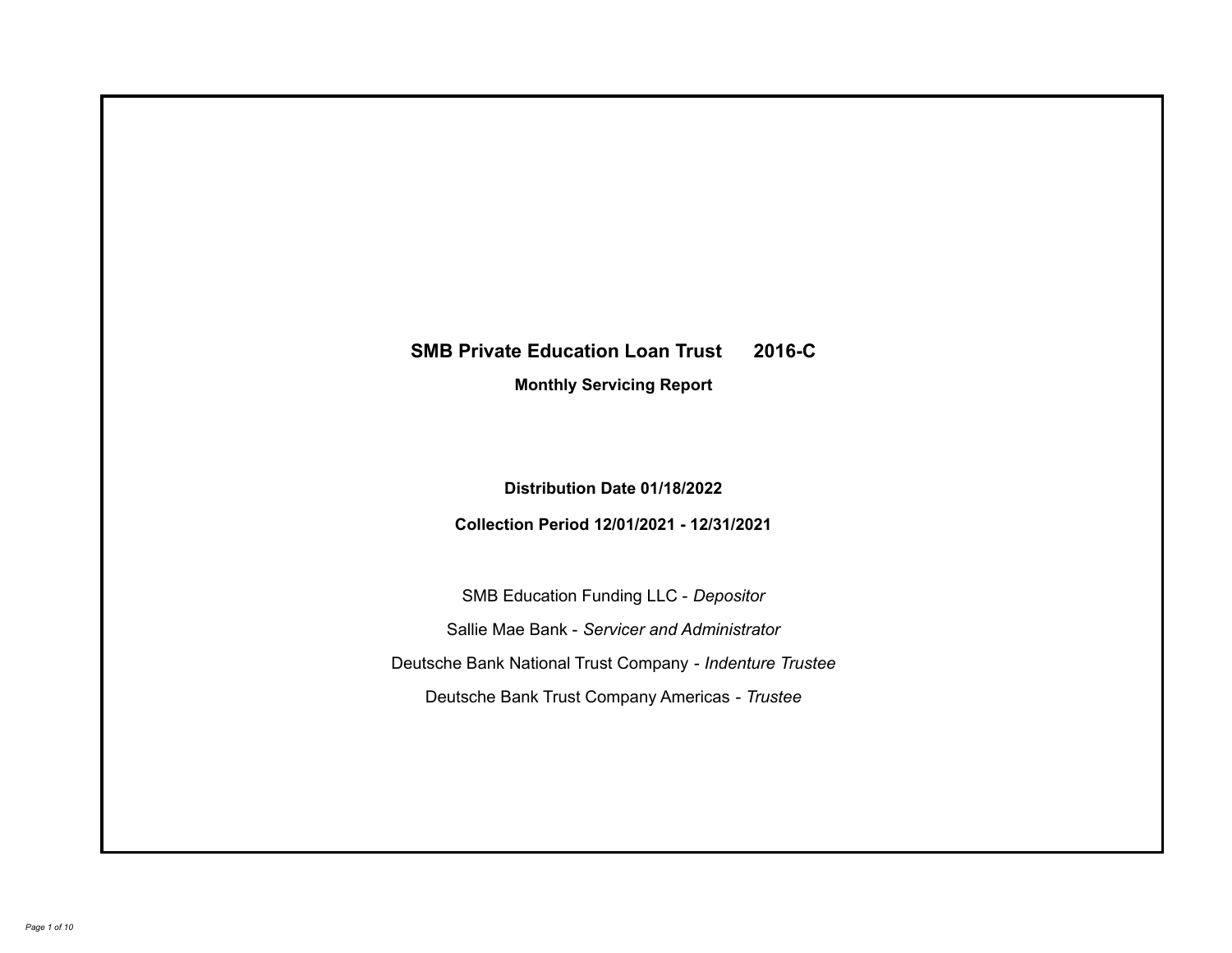A

| А<br><b>Student Loan Portfolio Characteristics</b> |                                                 | <b>Settlement Date</b><br>10/12/2016 | 11/30/2021       | 12/31/2021       |
|----------------------------------------------------|-------------------------------------------------|--------------------------------------|------------------|------------------|
| <b>Principal Balance</b>                           |                                                 | \$695,789,571.77                     | \$279,658,978.89 | \$273,743,956.06 |
| Interest to be Capitalized Balance                 |                                                 | 44,552,744.60                        | 8,819,941.10     | 8,121,834.97     |
| Pool Balance                                       |                                                 | \$740,342,316.37                     | \$288,478,919.99 | \$281,865,791.03 |
| Weighted Average Coupon (WAC)                      |                                                 | 8.30%                                | 7.76%            | 7.78%            |
| Weighted Average Remaining Term                    |                                                 | 131.32                               | 124.61           | 124.24           |
| Number of Loans                                    |                                                 | 63,478                               | 25,971           | 25,416           |
| Number of Borrowers                                |                                                 | 60,942                               | 24,857           | 24,325           |
| Pool Factor                                        |                                                 |                                      | 0.389656127      | 0.380723599      |
|                                                    | Since Issued Total Constant Prepayment Rate (1) |                                      | 10.23%           | 10.26%           |
| B<br><b>Debt Securities</b>                        | <b>Cusip/Isin</b>                               | 12/15/2021                           |                  | 01/18/2022       |
| A <sub>2</sub> A                                   | 78449KAB6                                       | \$91,483,555.40                      |                  | \$88,696,218.02  |
| A2B                                                | 78449KAC4                                       | \$60,451,688.59                      |                  | \$58,609,835.70  |
| B                                                  | 78449KAD2                                       | \$50,000,000.00                      |                  | \$50,000,000.00  |

| $\sim$<br>◡ | <b>Certificates</b> | Cusip/Isin | 12/15/2021   | 01/18/2022   |
|-------------|---------------------|------------|--------------|--------------|
|             | Residual            | 78449K100  | \$100,000.00 | \$100,000.00 |

| <b>Account Balances</b> | 12/15/2021     | 01/18/2022     |
|-------------------------|----------------|----------------|
| Reserve Account Balance | \$1,865,473.00 | \$1,865,473.00 |

| <b>Asset / Liability</b>               | 12/15/2021      | 01/18/2022      |
|----------------------------------------|-----------------|-----------------|
| Overcollateralization Percentage       | 30.00%          | 30.00%          |
| Specified Overcollateralization Amount | \$86,543,676.00 | \$84,559,737.31 |
| Actual Overcollateralization Amount    | \$86,543,676.00 | \$84,559,737.31 |

(1) For additional information, see 'Since Issued CPR Methodology' found in section VIII of this report .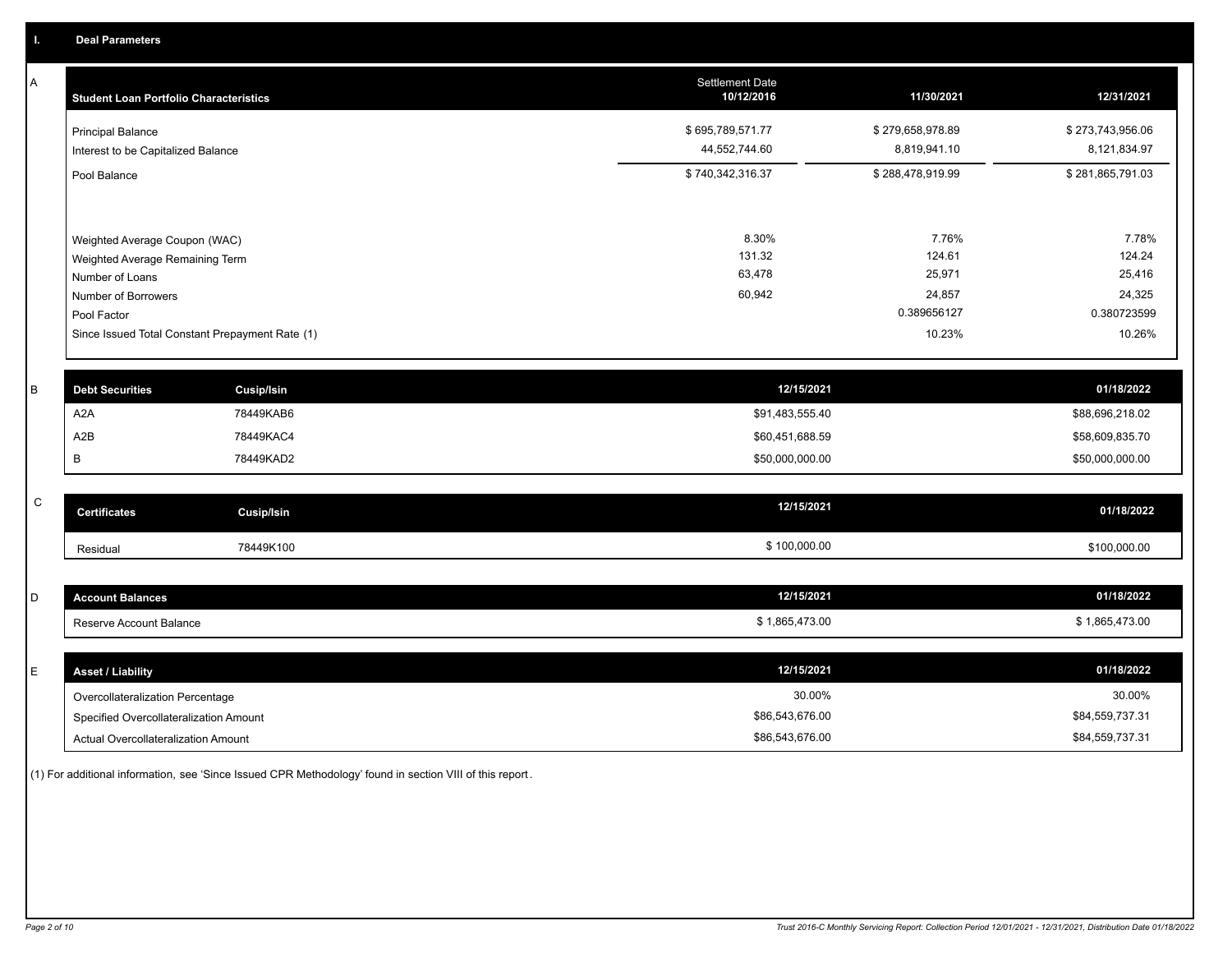## **II. 2016-C Trust Activity 12/01/2021 through 12/31/2021**

|   | <b>Total Principal Receipts</b>        | \$6,328,062.47 |
|---|----------------------------------------|----------------|
|   | <b>Other Principal Deposits</b>        | 105,776.56     |
|   | Servicer Principal Reimbursement       | 0.00           |
|   | Seller Principal Reimbursement         | 0.00           |
|   | <b>Borrower Principal</b>              | 6,222,285.91   |
| А | <b>Student Loan Principal Receipts</b> |                |

#### B **Student Loan Interest Receipts**

| <b>Total Interest Receipts</b>  | \$1,501,978.44 |
|---------------------------------|----------------|
| Other Interest Deposits         | 126.68         |
| Servicer Interest Reimbursement | 0.00           |
| Seller Interest Reimbursement   | 0.00           |
| <b>Borrower Interest</b>        | 1,501,851.76   |

| C       | <b>Recoveries on Realized Losses</b>                             | \$90,480.98    |
|---------|------------------------------------------------------------------|----------------|
| D       | <b>Investment Income</b>                                         | \$190.97       |
| Е       | <b>Funds Borrowed from Next Collection Period</b>                | \$0.00         |
| F.      | <b>Funds Repaid from Prior Collection Period</b>                 | \$0.00         |
| G       | Loan Sale or Purchase Proceeds                                   | \$0.00         |
| H       | Initial Deposits to Distribution Account                         | \$0.00         |
|         | <b>Excess Transferred from Other Accounts</b>                    | \$0.00         |
|         | <b>Borrower Benefit Reimbursements</b>                           | \$0.00         |
| Κ       | <b>Other Deposits</b>                                            | \$0.00         |
| ┗       | <b>Other Fees Collected</b>                                      | \$0.00         |
| М       | <b>AVAILABLE FUNDS</b>                                           | \$7,920,712.86 |
| N       | Non-Cash Principal Activity During Collection Period             | \$413,039.64   |
| $\circ$ | Aggregate Purchased Amounts by the Depositor, Servicer or Seller | \$105,903.24   |
| P       | Aggregate Loan Substitutions                                     | \$0.00         |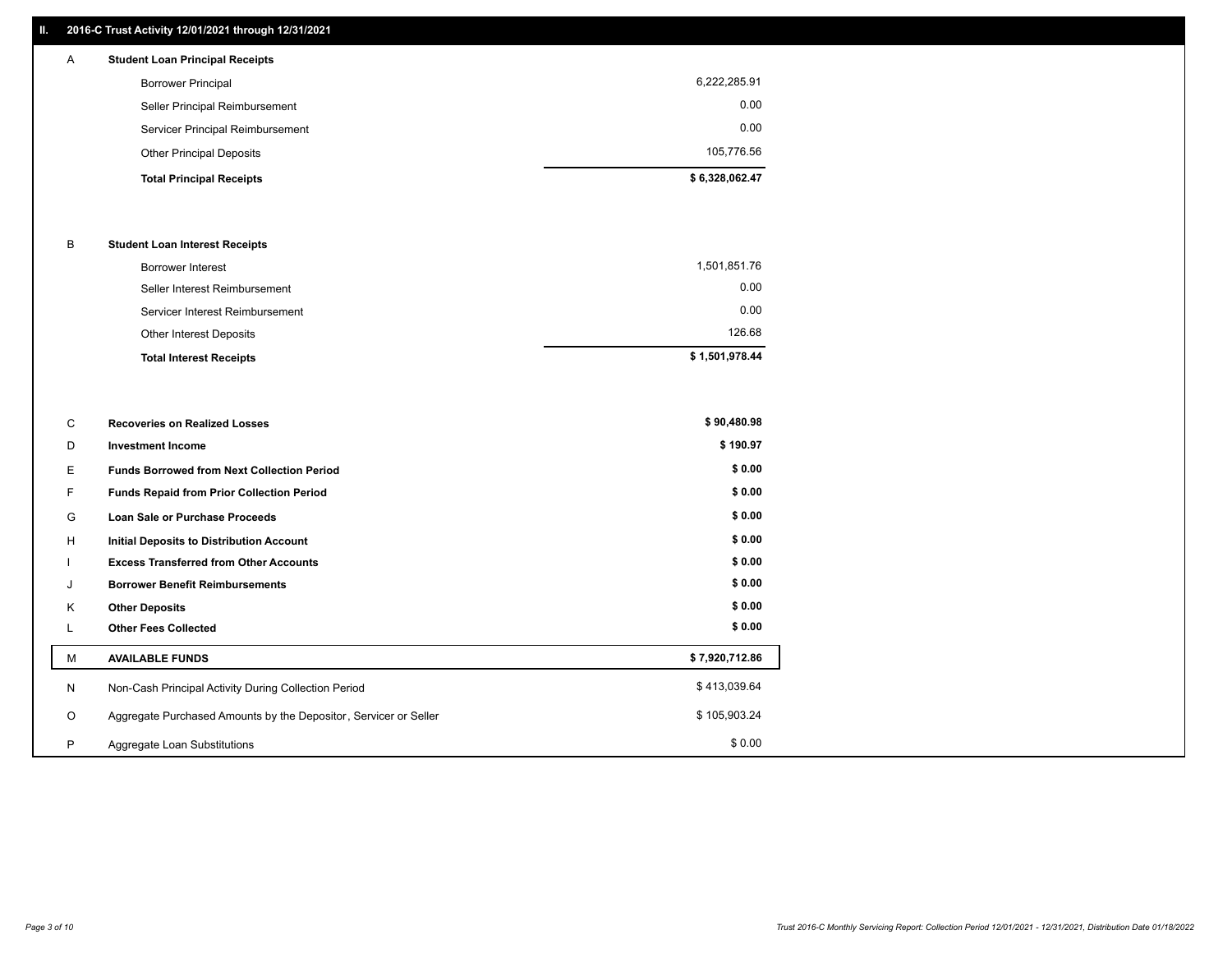|                   | <b>Loans by Repayment Status</b> |                          |            |                                                           |                |                            |                          |         |                                                           |                |                            |
|-------------------|----------------------------------|--------------------------|------------|-----------------------------------------------------------|----------------|----------------------------|--------------------------|---------|-----------------------------------------------------------|----------------|----------------------------|
|                   |                                  |                          | 12/31/2021 |                                                           |                |                            | 11/30/2021               |         |                                                           |                |                            |
|                   |                                  | <b>Wtd Avg</b><br>Coupon | # Loans    | Principal and<br><b>Interest Accrued</b><br>to Capitalize | % of Principal | % of Loans in<br>Repay (1) | <b>Wtd Avg</b><br>Coupon | # Loans | Principal and<br><b>Interest Accrued</b><br>to Capitalize | % of Principal | % of Loans in<br>Repay (1) |
| INTERIM:          | IN SCHOOL                        | 8.85%                    | 357        | \$6,149,655.83                                            | 2.182%         | $-$ %                      | 8.85%                    | 378     | \$6,444,741.67                                            | 2.234%         | $-$ %                      |
|                   | GRACE                            | 8.60%                    | 95         | \$1,629,033.09                                            | 0.578%         | $-$ %                      | 8.76%                    | 138     | \$2,289,205.19                                            | 0.794%         | $-$ %                      |
|                   | <b>DEFERMENT</b>                 | 8.66%                    | 1,770      | \$25,158,534.13                                           | 8.926%         | $-$ %                      | 8.62%                    | 1,881   | \$26,671,365.40                                           | 9.246%         | $-$ %                      |
| <b>REPAYMENT:</b> | <b>CURRENT</b>                   | 7.63%                    | 22,009     | \$232,205,296.93                                          | 82.382%        | 93.282%                    | 7.61%                    | 22,495  | \$238,082,266.79                                          | 82.530%        | 94.076%                    |
|                   | 30-59 DAYS DELINQUENT            | 8.28%                    | 519        | \$7,070,185.76                                            | 2.508%         | 2.840%                     | 8.11%                    | 419     | \$5,996,436.07                                            | 2.079%         | 2.369%                     |
|                   | 60-89 DAYS DELINQUENT            | 7.93%                    | 220        | \$3,573,442.50                                            | 1.268%         | 1.436%                     | 7.64%                    | 156     | \$2,170,989.34                                            | 0.753%         | 0.858%                     |
|                   | 90+ DAYS DELINQUENT              | 7.74%                    | 114        | \$1,833,447.59                                            | 0.650%         | 0.737%                     | 7.76%                    | 105     | \$1,756,881.12                                            | 0.609%         | 0.694%                     |
|                   | <b>FORBEARANCE</b>               | 7.46%                    | 332        | \$4,246,195.20                                            | 1.506%         | 1.706%                     | 7.75%                    | 399     | \$5,067,034.41                                            | 1.756%         | 2.002%                     |
| <b>TOTAL</b>      |                                  |                          | 25,416     | \$281,865,791.03                                          | 100.00%        | 100.00%                    |                          | 25,971  | \$288,478,919.99                                          | 100.00%        | 100.00%                    |

Percentages may not total 100% due to rounding \*

1 Loans classified in "Repayment" include any loan for which interim interest only, \$25 fixed payments or full principal and interest payments are due.

|                              | <b>Loans by Borrower Status</b>                                                                                                                                              |                          |         |                                                           |                |                                |                          |         |                                                                  |                |                                |
|------------------------------|------------------------------------------------------------------------------------------------------------------------------------------------------------------------------|--------------------------|---------|-----------------------------------------------------------|----------------|--------------------------------|--------------------------|---------|------------------------------------------------------------------|----------------|--------------------------------|
|                              |                                                                                                                                                                              |                          |         | 12/31/2021                                                |                |                                | 11/30/2021               |         |                                                                  |                |                                |
|                              |                                                                                                                                                                              | <b>Wtd Avg</b><br>Coupon | # Loans | Principal and<br><b>Interest Accrued</b><br>to Capitalize | % of Principal | % of Loans in<br>P&I Repay (2) | <b>Wtd Avg</b><br>Coupon | # Loans | <b>Principal and</b><br><b>Interest Accrued</b><br>to Capitalize | % of Principal | % of Loans in<br>P&I Repay (2) |
| <b>INTERIM:</b>              | IN SCHOOL                                                                                                                                                                    | 8.45%                    | 692     | \$11,685,639.45                                           | 4.146%         | $-$ %                          | 8.45%                    | 726     | \$12,206,544.74                                                  | 4.231%         | $-$ %                          |
|                              | <b>GRACE</b>                                                                                                                                                                 | 8.51%                    | 178     | \$2,834,775.25                                            | 1.006%         | $-$ %                          | 8.32%                    | 289     | \$4,703,681.24                                                   | 1.631%         | $-$ %                          |
|                              | <b>DEFERMENT</b>                                                                                                                                                             | 8.26%                    | 3,216   | \$43,280,390.26                                           | 15.355%        | $-$ %                          | 8.23%                    | 3,414   | \$45,798,940.22                                                  | 15.876%        | $-$ %                          |
| P&I REPAYMENT:               | <b>CURRENT</b>                                                                                                                                                               | 7.62%                    | 20,175  | \$207,798,179.61                                          | 73.722%        | 92.740%                        | 7.59%                    | 20,479  | \$211,021,453.53                                                 | 73.150%        | 93.468%                        |
|                              | 30-59 DAYS DELINQUENT                                                                                                                                                        | 8.30%                    | 497     | \$6,741,380.15                                            | 2.392%         | 3.009%                         | 8.10%                    | 407     | \$5,821,291.11                                                   | 2.018%         | 2.578%                         |
|                              | 60-89 DAYS DELINQUENT                                                                                                                                                        | 7.90%                    | 214     | \$3,498,160.35                                            | 1.241%         | 1.561%                         | 7.63%                    | 152     | \$2,103,093.62                                                   | 0.729%         | 0.932%                         |
|                              | 90+ DAYS DELINQUENT                                                                                                                                                          | 7.73%                    | 112     | \$1,781,070.76                                            | 0.632%         | 0.795%                         | 7.76%                    | 105     | \$1,756,881.12                                                   | 0.609%         | 0.778%                         |
|                              | <b>FORBEARANCE</b>                                                                                                                                                           | 7.46%                    | 332     | \$4,246,195.20                                            | 1.506%         | 1.895%                         | 7.75%                    | 399     | \$5,067,034.41                                                   | 1.756%         | 2.244%                         |
| <b>TOTAL</b><br>$\star$<br>2 | Percentages may not total 100% due to rounding<br>Loans classified in "P&I Repayment" includes only those loans for which scheduled principal and interest payments are due. |                          | 25,416  | \$281,865,791.03                                          | 100.00%        | 100.00%                        |                          | 25,971  | \$288,478,919.99                                                 | 100.00%        | 100.00%                        |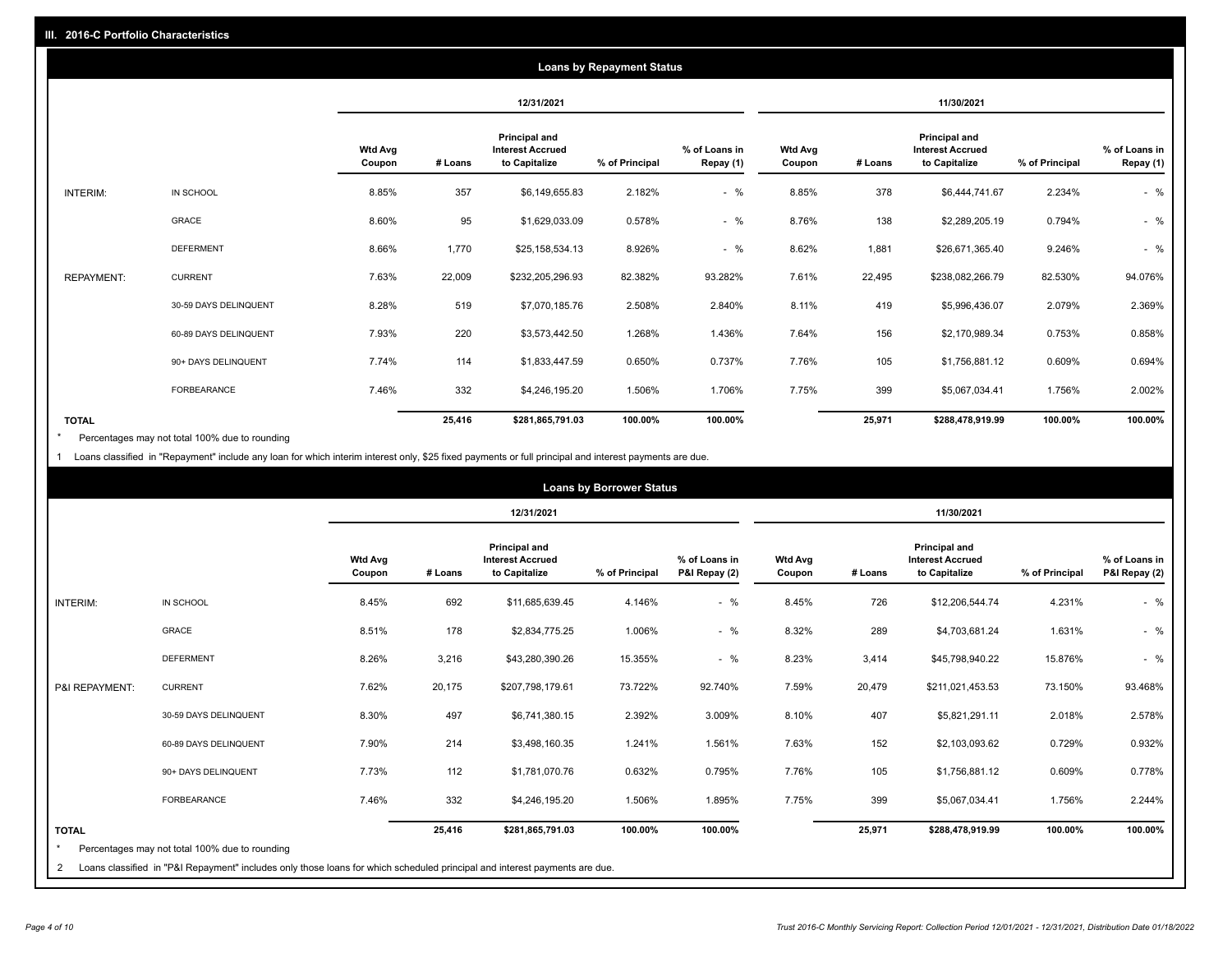|                                                                                 | 12/31/2021       | 11/30/2021       |
|---------------------------------------------------------------------------------|------------------|------------------|
| Pool Balance                                                                    | \$281,865,791.03 | \$288,478,919.99 |
| Total # Loans                                                                   | 25,416           | 25,971           |
| Total # Borrowers                                                               | 24,325           | 24,857           |
| Weighted Average Coupon                                                         | 7.78%            | 7.76%            |
| Weighted Average Remaining Term                                                 | 124.24           | 124.61           |
| Percent of Pool - Cosigned                                                      | 93.2%            | 93.2%            |
| Percent of Pool - Non Cosigned                                                  | 6.8%             | 6.8%             |
| Borrower Interest Accrued for Period                                            | \$1,819,963.67   | \$1,792,695.96   |
| Outstanding Borrower Interest Accrued                                           | \$10,873,408.40  | \$11,556,120.38  |
| Gross Principal Realized Loss - Periodic *                                      | \$546,092.01     | \$695,024.14     |
| Gross Principal Realized Loss - Cumulative *                                    | \$30,530,343.99  | \$29,984,251.98  |
| Recoveries on Realized Losses - Periodic                                        | \$90,480.98      | \$100,628.67     |
| Recoveries on Realized Losses - Cumulative                                      | \$4,867,754.81   | \$4,777,273.83   |
| Net Losses - Periodic                                                           | \$455,611.03     | \$594,395.47     |
| Net Losses - Cumulative                                                         | \$25,662,589.18  | \$25,206,978.15  |
| Non-Cash Principal Activity - Capitalized Interest                              | \$961,718.62     | \$1,090,770.44   |
| Since Issued Total Constant Prepayment Rate (CPR) (1)                           | 10.26%           | 10.23%           |
| <b>Loan Substitutions</b>                                                       | \$0.00           | \$0.00           |
| <b>Cumulative Loan Substitutions</b>                                            | \$0.00           | \$0.00           |
| <b>Unpaid Servicing Fees</b>                                                    | \$0.00           | \$0.00           |
| <b>Unpaid Administration Fees</b>                                               | \$0.00           | \$0.00           |
| <b>Unpaid Carryover Servicing Fees</b>                                          | \$0.00           | \$0.00           |
| Note Interest Shortfall                                                         | \$0.00           | \$0.00           |
| Loans in Modification                                                           | \$23,895,967.63  | \$25,190,466.87  |
| % of Loans in Modification as a % of Loans in Repayment (P&I)                   | 10.87%           | 11.42%           |
| % Annualized Gross Principal Realized Loss - Periodic as a %                    |                  |                  |
| of Loans in Repayment (P&I) * 12                                                | 2.98%            | 3.78%            |
| % Gross Principal Realized Loss - Cumulative as a % of<br>Original Pool Balance | 4.12%            | 4.05%            |

\* In accordance with the Servicer's current policies and procedures, after September 1, 2017 loans subject to bankruptcy claims generally will not be reported as a charged- off unless and until they are delinquent for 120

(1) For additional information, see 'Since Issued CPR Methodology' found in section VIII of this report .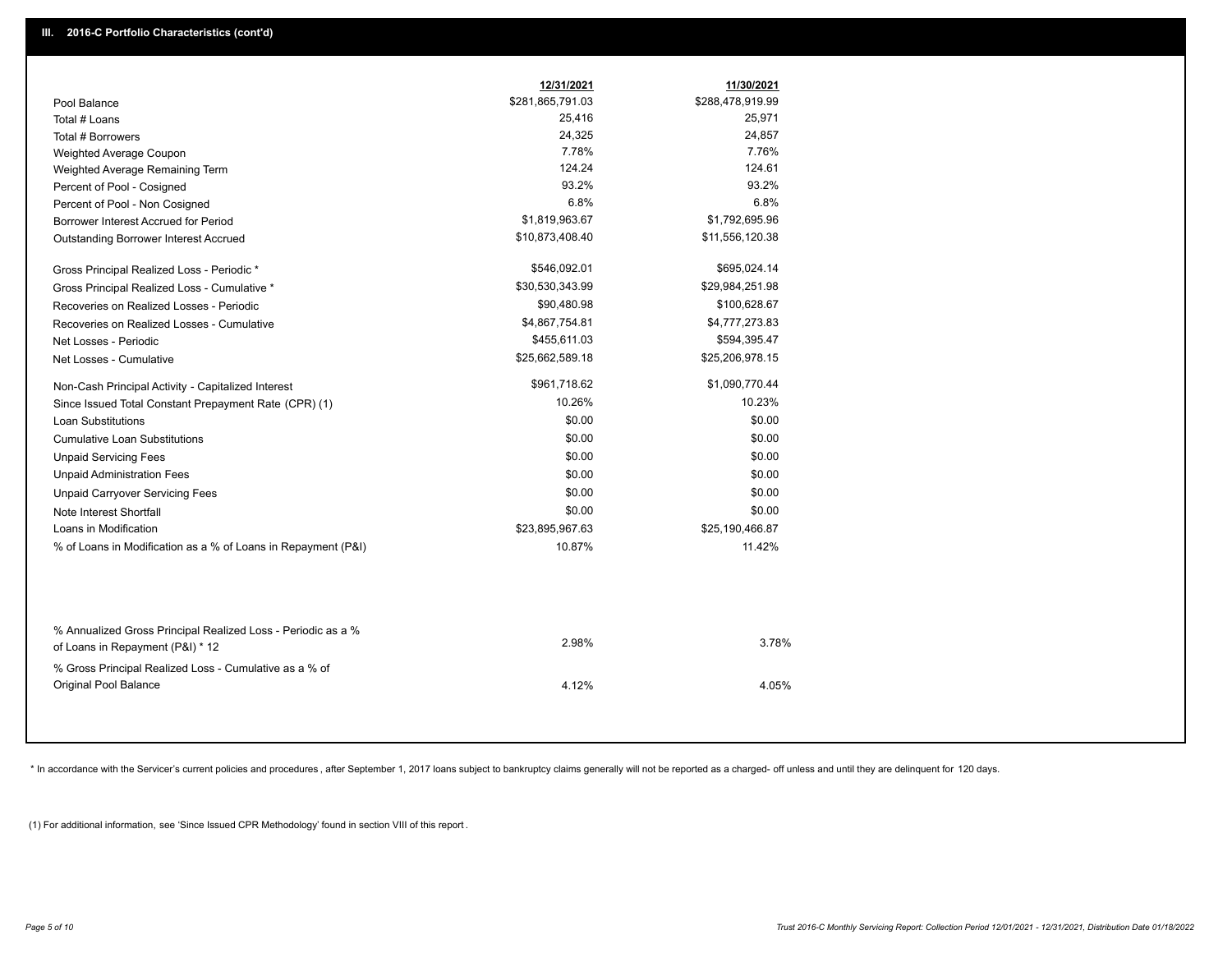#### **Loan Program**  A

|                                    | Weighted<br>Average | # LOANS | <b>\$ AMOUNT</b> | $%$ *    |
|------------------------------------|---------------------|---------|------------------|----------|
| - Smart Option Interest-Only Loans | 6.65%               | 4,844   | \$36,721,475.37  | 13.028%  |
| - Smart Option Fixed Pay Loans     | 7.76%               | 6,839   | \$89,141,550.11  | 31.626%  |
| - Smart Option Deferred Loans      | 8.05%               | 13,733  | \$156,002,765.55 | 55.346%  |
| - Other Loan Programs              | $0.00\%$            | 0       | \$0.00           | 0.000%   |
| <b>Total</b>                       | 7.78%               | 25,416  | \$281,865,791.03 | 100.000% |

\* Percentages may not total 100% due to rounding

B

C

**Index Type**

|                       | Weighted<br>Average | # LOANS  | <b>S AMOUNT</b>  | $%$ *     |
|-----------------------|---------------------|----------|------------------|-----------|
| - Fixed Rate Loans    | 7.99%               | 5,664    | \$74,460,738.21  | 26.417%   |
| - LIBOR Indexed Loans | 7.70%               | 19,752   | \$207,405,052.82 | 73.583%   |
| - Other Index Rates   | $0.00\%$            | $\Omega$ | \$0.00           | $0.000\%$ |
| <b>Total</b>          | 7.78%               | 25,416   | \$281,865,791.03 | 100.000%  |

\* Percentages may not total 100% due to rounding

# **Weighted Average Recent FICO**

| (2)<br>Wtd Avg Recent FICO Band                                                                                                                                                                                                                          | # LOANS | <b>S AMOUNT</b>  | $%$ *    |
|----------------------------------------------------------------------------------------------------------------------------------------------------------------------------------------------------------------------------------------------------------|---------|------------------|----------|
| 0 - 639                                                                                                                                                                                                                                                  | 1,620   | \$19,404,971.08  | 6.884%   |
| 640 - 669                                                                                                                                                                                                                                                | 1,646   | \$20,012,991.67  | 7.100%   |
| 670 - 699                                                                                                                                                                                                                                                | 2,644   | \$30,628,856.17  | 10.866%  |
| 700 - 739                                                                                                                                                                                                                                                | 4,993   | \$58,413,520.39  | 20.724%  |
| $740 +$                                                                                                                                                                                                                                                  | 14,513  | \$153,405,451.72 | 54.425%  |
| N/A <sup>(1)</sup>                                                                                                                                                                                                                                       |         | \$0.00           | 0.000%   |
| <b>Total</b>                                                                                                                                                                                                                                             | 25,416  | \$281,865,791.03 | 100.000% |
| * Percentages may not total 100% due to rounding<br>1 Includes trust private education loans where recent FICO is unavailable or obtaining recent FICO is prohibited by law<br>2 Recent FICO is updated in quarterly intervals; unless prohibited by law |         |                  |          |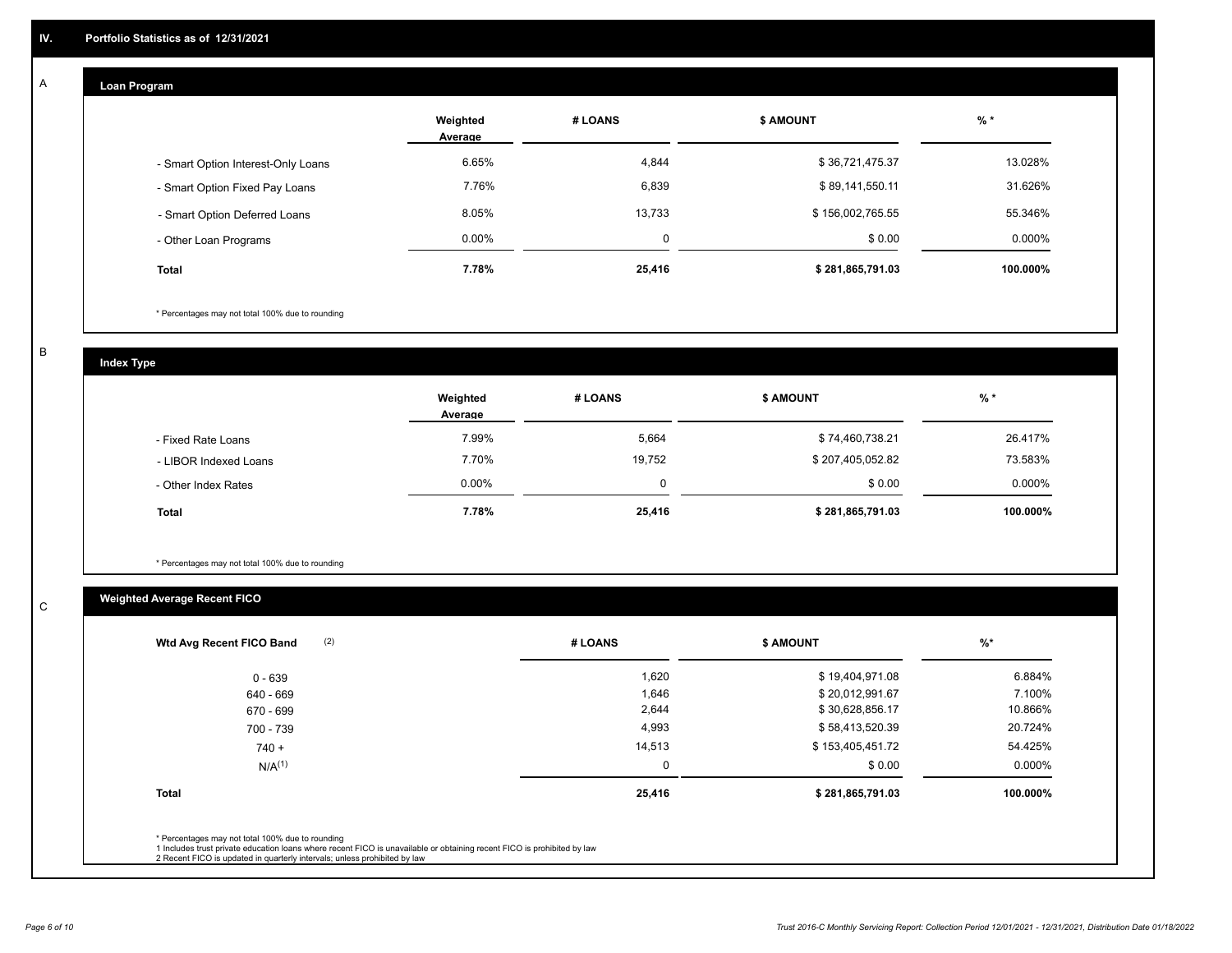| ٧. | 2016-C Reserve Account, Principal Distribution, and R-2 Certificate Calculations     |                  |
|----|--------------------------------------------------------------------------------------|------------------|
| А. | <b>Reserve Account</b>                                                               |                  |
|    | Specified Reserve Account Balance                                                    | \$1,865,473.00   |
|    | Actual Reserve Account Balance                                                       | \$1,865,473.00   |
| В. | <b>Principal Distribution Amount</b>                                                 |                  |
|    | i.<br>Class A Notes Outstanding                                                      | \$151,935,243.99 |
|    | Pool Balance<br>ii.                                                                  | \$281,865,791.03 |
|    | First Priority Principal Distribution Amount (i - ii)<br>iii.                        | \$0.00           |
|    | Class A and B Notes Outstanding<br>iv.                                               | \$201,935,243.99 |
|    | First Priority Principal Distribution Amount<br>٧.                                   | \$0.00           |
|    | Pool Balance<br>vi.                                                                  | \$281,865,791.03 |
|    | Specified Overcollateralization Amount<br>vii.                                       | \$84,559,737.31  |
|    | Regular Principal Distribution Amount (if (iv > 0, (iv - v) - (vi - vii))<br>viii.   | \$4,629,190.27   |
|    | Pool Balance<br>ix.                                                                  | \$281,865,791.03 |
|    | 10% of Initial Pool Balance<br>х.                                                    | \$74,034,231.64  |
|    | <b>First Priority Principal Distribution Amount</b><br>xi.                           | \$0.00           |
|    | xii.<br>Regular Principal Distribution Amount                                        | \$4,629,190.27   |
|    | Available Funds (after payment of waterfall items A through I)<br>xiii.              | \$2,713,470.40   |
|    | xiv. Additional Principal Distribution Amount (if(vi <= x,min(xiii, vi - xi - xii))) | \$0.00           |
|    |                                                                                      |                  |
| C. | R-2 Certificate                                                                      |                  |
|    | Previous Notional Balance                                                            | \$44,905,600.00  |
|    |                                                                                      | \$0.00           |
|    | Shortfall of Principal<br>Shortfall of Interest                                      | \$0.00           |
|    |                                                                                      |                  |
|    | <b>Current Notional Balance</b>                                                      | \$44,905,600.00  |
|    | Excess Distribution Allocated (1)                                                    | \$830,976.78     |
|    |                                                                                      |                  |

1. Until the notional amount of the R-2 Certificate is reduced to zero and if there is excess cash through the distribution available it will be distributed to the R-2 Certificate, otherwise the amount will be zero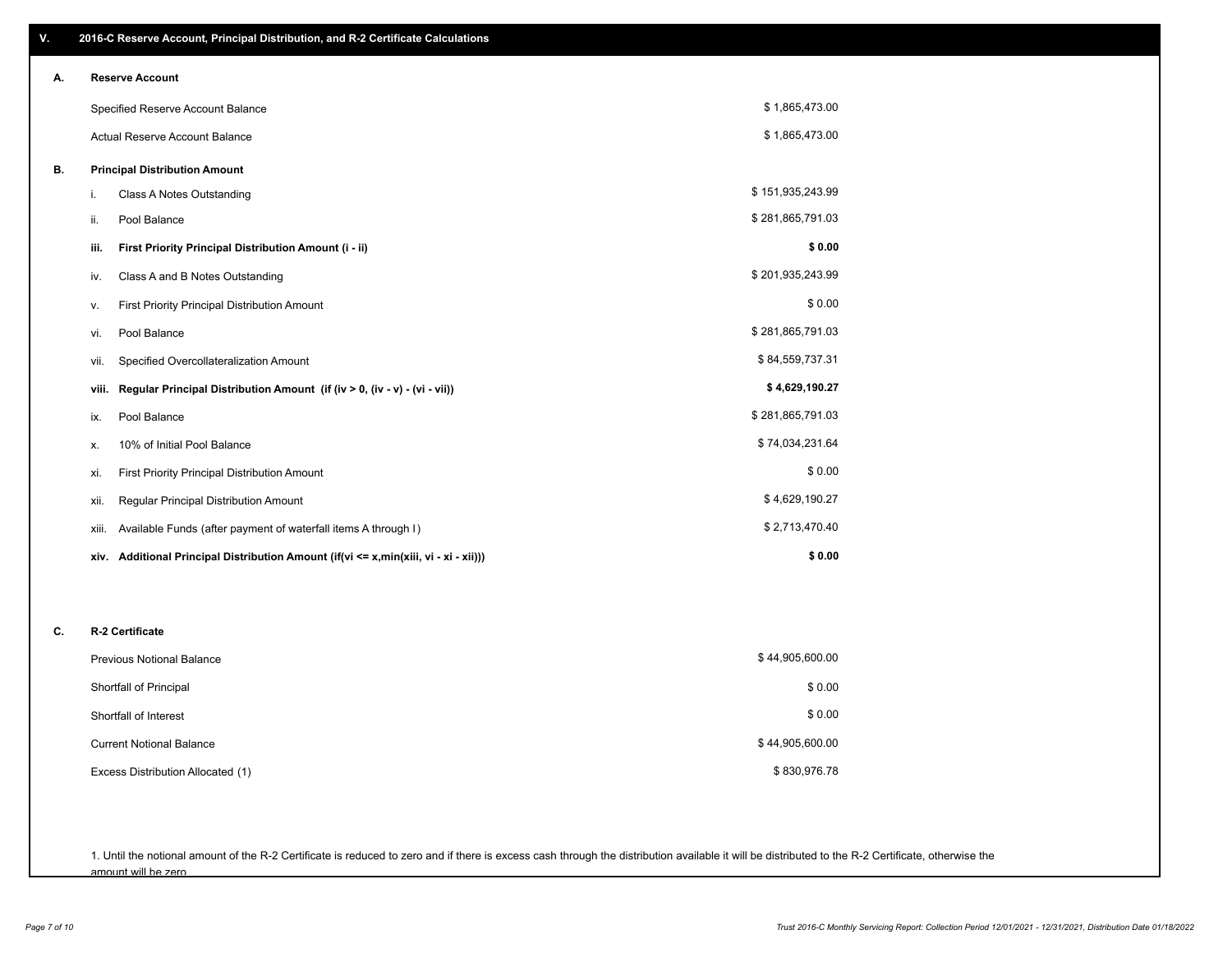|                                                         | Paid           | <b>Funds Balance</b> |
|---------------------------------------------------------|----------------|----------------------|
| <b>Total Available Funds</b>                            |                | \$7,920,712.86       |
| <b>Trustee Fees</b><br>A                                | \$0.00         | \$7,920,712.86       |
| <b>Servicing Fees</b><br>B                              | \$186,841.02   | \$7,733,871.84       |
| C<br>i. Administration Fees                             | \$8,333.00     | \$7,725,538.84       |
| ii. Unreimbursed Administrator Advances plus any Unpaid | \$0.00         | \$7,725,538.84       |
| Class A Noteholders Interest Distribution Amount<br>D   | \$247,461.50   | \$7,478,077.34       |
| Е<br>First Priority Principal Payment                   | \$0.00         | \$7,478,077.34       |
| F.<br>Class B Noteholders Interest Distribution Amount  | \$135,416.67   | \$7,342,660.67       |
| G<br><b>Reinstatement Reserve Account</b>               | \$0.00         | \$7,342,660.67       |
| H<br>Regular Principal Distribution                     | \$4,629,190.27 | \$2,713,470.40       |
| <b>Carryover Servicing Fees</b>                         | \$0.00         | \$2,713,470.40       |
| Additional Principal Distribution Amount<br>J           | \$0.00         | \$2,713,470.40       |
| Unpaid Expenses of Trustee<br>Κ                         | \$0.00         | \$2,713,470.40       |
| Unpaid Expenses of Administrator<br>L                   | \$0.00         | \$2,713,470.40       |
| M<br>i. Remaining Funds to the R-1 Certificateholder(s) | \$1,882,493.62 | \$830,976.78         |
| ii. Remaining Funds to the R-2 Certificateholder(s)     | \$830,976.78   | \$0.00               |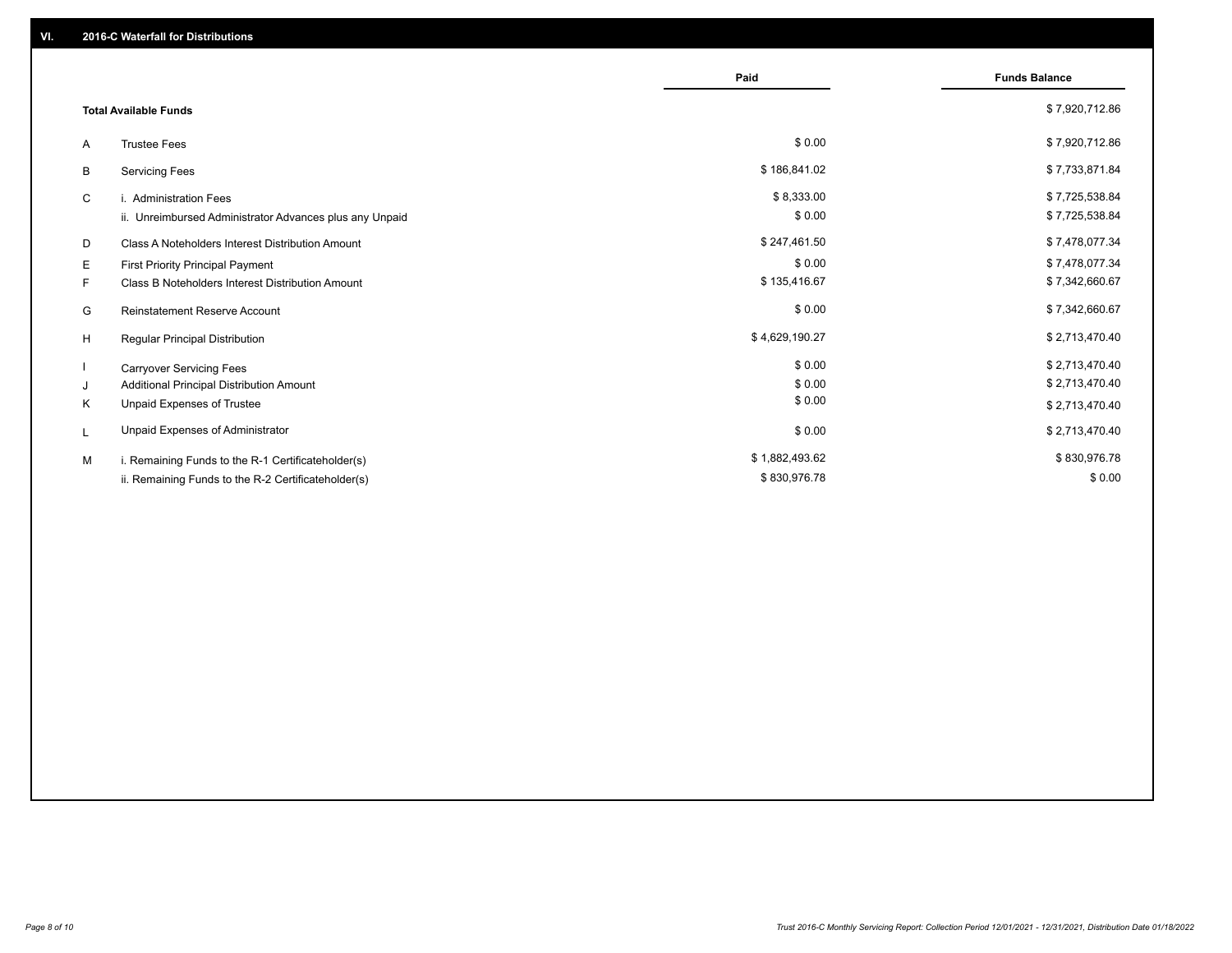# Ending Balance Factor Paydown Factor 0.012279019 0.012279019 0.000000000 Ending Principal Balance \$58,000,000.00 \$88,696,218.02 \$68,696,218.02 \$58,609,835.70 \$58,609,835.70 Principal Paid \$2,787,337.38 \$ 1,841,852.89 \$ - \$ - \$ - \$ - Interest Shortfall \$ 178,392.93 \$ 69,068.57 \$ 135,416.67 Interest Paid Total Interest Due \$ 178,392.93 \$ 69,068.57 \$ 135,416.67 \$ - \$ - \$ - Interest Shortfall from Prior Period Plus Accrued Interest  $\text{Current Interest Due}$  \$ 178,392.93  $\text{$ 69,068.57}$$  \$ 135,416.67 Accrued Interest Factor **0.002708333** 0.001950000 0.001142542 0.001142542 0.002708333 Interest Rate\* 2.34000% 1.20975% 3.25000% Daycount Fraction 0.08333333 0.09444444 0.08333333 Accrual Period End 1/15/2022 1/18/2022 1/15/2022 Accrual Period Begin 12/15/2021 12/15/2021 12/15/2021 Record Date (Days Prior to Distribution) **1 NEW YORK BUSINESS DAY** 1 NEW YORK BUSINESS DAY 1 NEW YORK BUSINESS DAY Spread/Fixed Rate 2.34% 1.10% 3.25% Index FIXED LIBOR FIXED Beginning Balance \$ 50,000,000.00 \$ \$91,483,555.40 \$ \$91,483,555.40 \$ \$60,451,688.59 \$ \$50,000,000.00 \$ \$50,000,000 Cusip/Isin 78449KAB6 78449KAC4 78449KAD2 **A2A A2B B** 0.390732238 0.390732238 1.000000000 **Distribution Amounts**

\* Pay rates for Current Distribution. For the interest rates applicable to the next distribution date, please see https://www.salliemae.com/about/investors/data/SMBabrate.txt.

**VII. 2016-C Distributions**